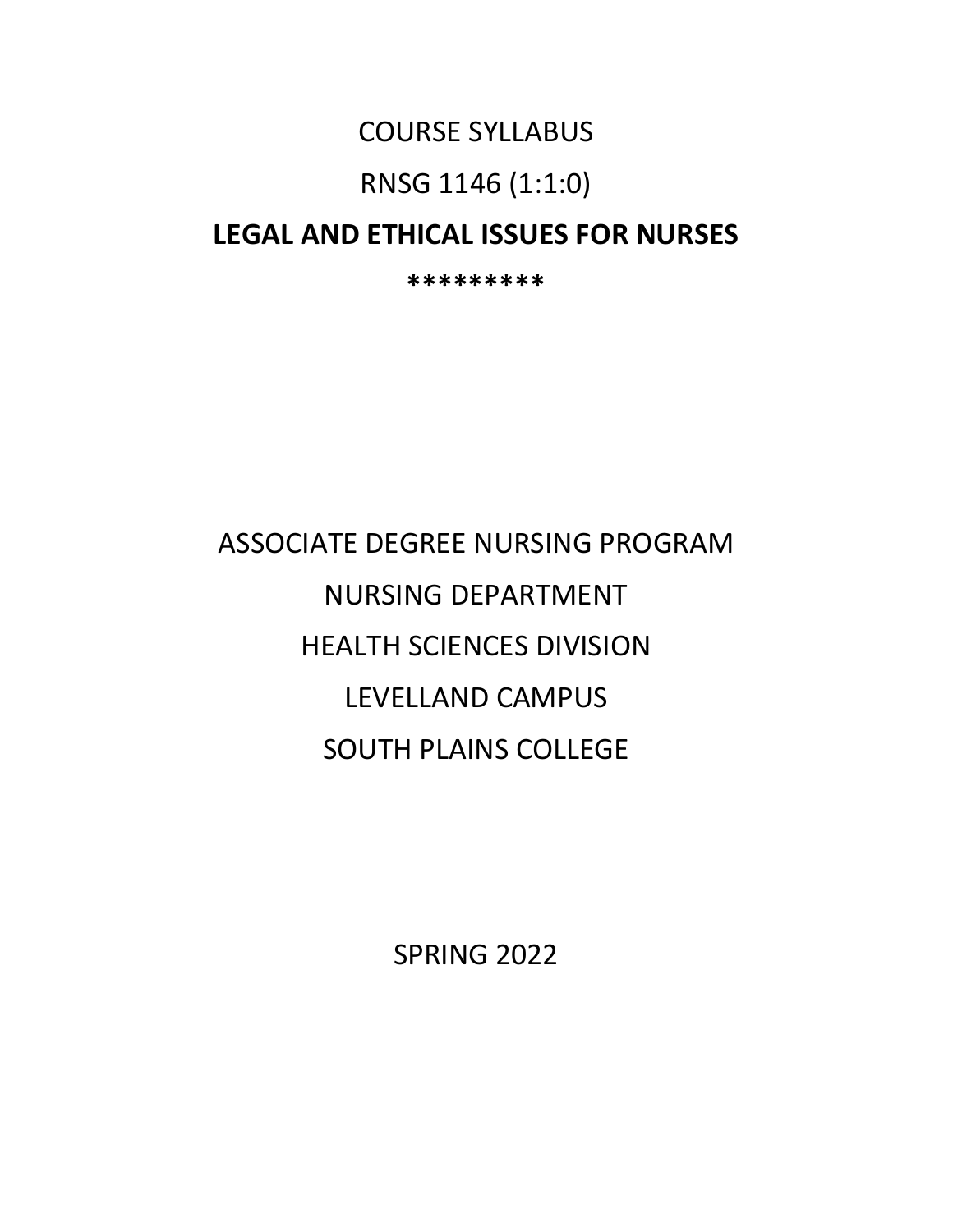#### **COURSE SYLLABUS**

COURSE TITLE: RNSG 1146 Legal and Ethical Issues for Nurses

INSTRUCTORS: Mauni Aycock MSN, RNC-OB Denise Glab MSN, RN

OFFICE LOCATION AND PHONE/E-MAIL:

| Mauni Aycock | 806-716-2385 (office) laycock@southplainscollege.edu |
|--------------|------------------------------------------------------|
|              | 806-983-4194 (cell) Office AH107E                    |
| Denise Glab  | 806-716-2384 (office) dglab@southplainscollege.edu   |
|              | 806-773-2017 (cell) Office AH107F                    |

Office Hours: Monday: 0800 to 1600 and by appointment

SOUTH PLAINS COLLEGE IMPROVES EACH STUDENT'S LIFE

#### **I. GENERAL COURSE INFORMATION**

#### **COURSE DESCRIPTION**

The course consists of the study of the laws, regulations, and ethical considerations related to the provision of safe and effective professional nursing care; with attention given to the impact of the political process on the regulations surrounding the practice of nursing. Topics also included are confidentiality, the Nursing Practice Act, professional boundaries, peer review, Safe Harbor, ethics, and health care legislation. Student self assessment is encouraged in order to facilitate each student to become accountable and responsible for professional, personal, ethical, and legal growth and development within the practice of nursing.

Prerequisites: RNSG 1413, 1105, 1160, 1115, 1144, 1443, 2460, 2213, 2261, 1443, & 2461. BIOL 2401, 2402, 2420. PSYC 2314, ENGL 1301, & Humanities course.

SPC ADN End-of-Program STUDENT LEARNING OUTCOMES (EPSLOs)

1. CLINICAL DECISION MAKING – Provides competent nursing interventions based on application of the nursing process and demonstration of critical thinking,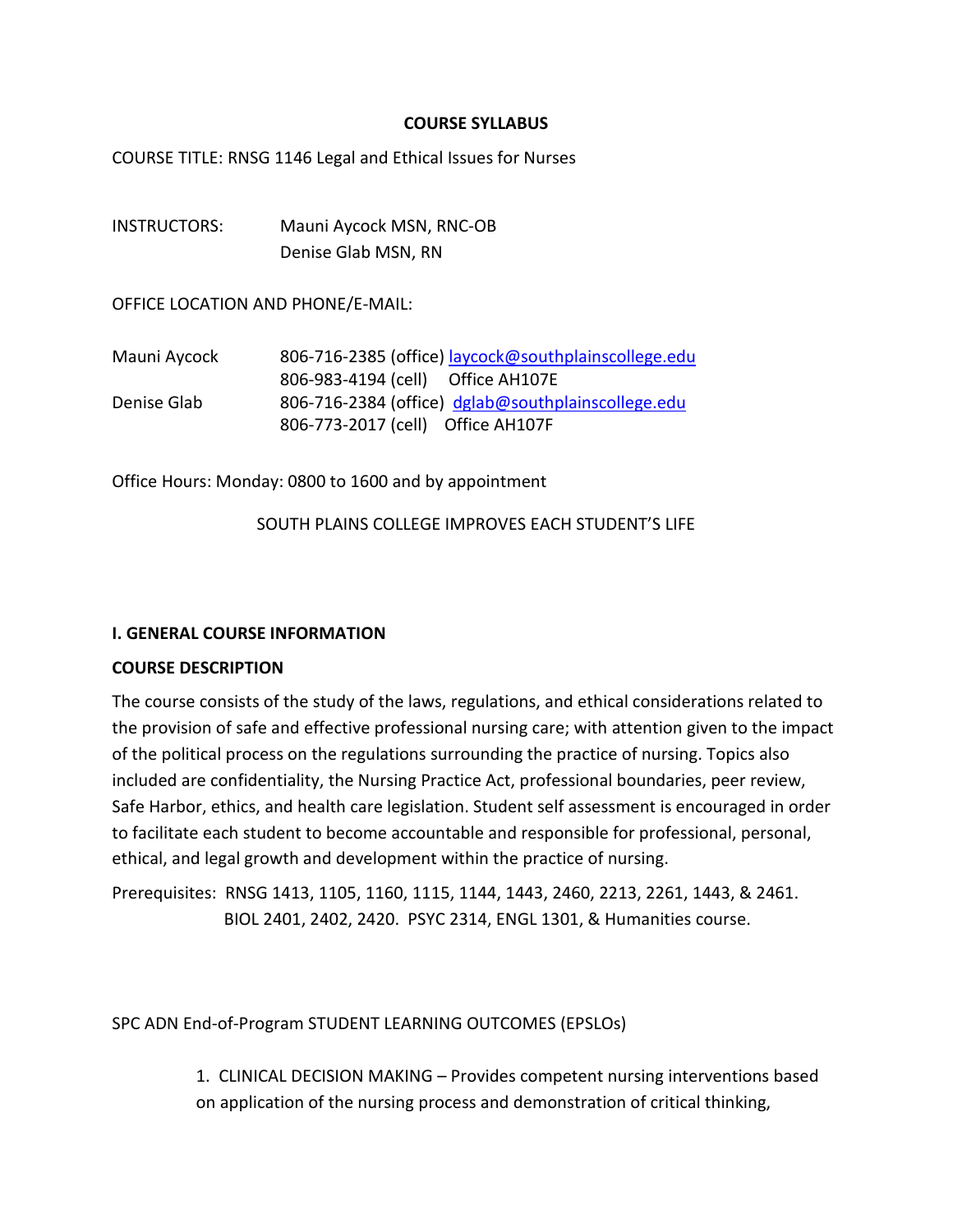independent judgment, and self-direction while caring for patients and their families.

2. COMMUNICATION AND INFORMATION MANAGEMENT – Communicates effectively utilizing technology, written documentation and verbal expression with members of the health care team, patients and their families.

3. LEADERSHIP – Demonstrates knowledge of basic delegation, leadership management skills and coordinates resources to assure optimal levels of health care for patients and their families.

4. SAFETY – Implements appropriate interventions to promote a quality and safe environment for patients and their families.

5. PROFESSIONALISM – Demonstrates knowledge of professional development and incorporates evidenced based practice in the nursing profession. Incorporates concepts of caring, including moral, ethical, legal standards while embracing the spiritual, cultural and religious influences on patients and their families.

# RNSG 1146 STUDENT LEARNING OUTCOMES (SLOs)

1. Demonstrate knowledge of professional development and incorporate evidence-based practice in the nursing profession. Incorporate concepts of caring, including moral, ethical, legal standards while embracing the spiritual, cultural, psycho-social, and religious influences on patients, their families, and the community in general.

2. Acquire an understanding of the Texas Nurse Practice Act and how it applies to the RN and LVN roles in leading to successful completion of the Texas Board of Nursing (BON) Jurisprudence (JP) Exam.

3. Upon satisfactory completion of RNSG 1146, the student will meet all End of Program Graduate Outcomes (EPSLOs) as specifically applied to nursing and the nurse's legal/ethical scope of practice. In addition, competencies and foundation skills of SCANS, WECM and the DEC's will be met through completion of the course content.

# **COURSE OUTLINE**

Unit I – Nursing Ethics and Disciplinary Action

Unit II – Peer Review

Unit III – Nursing Practice

Unit IV – Nursing Licensure & Regulation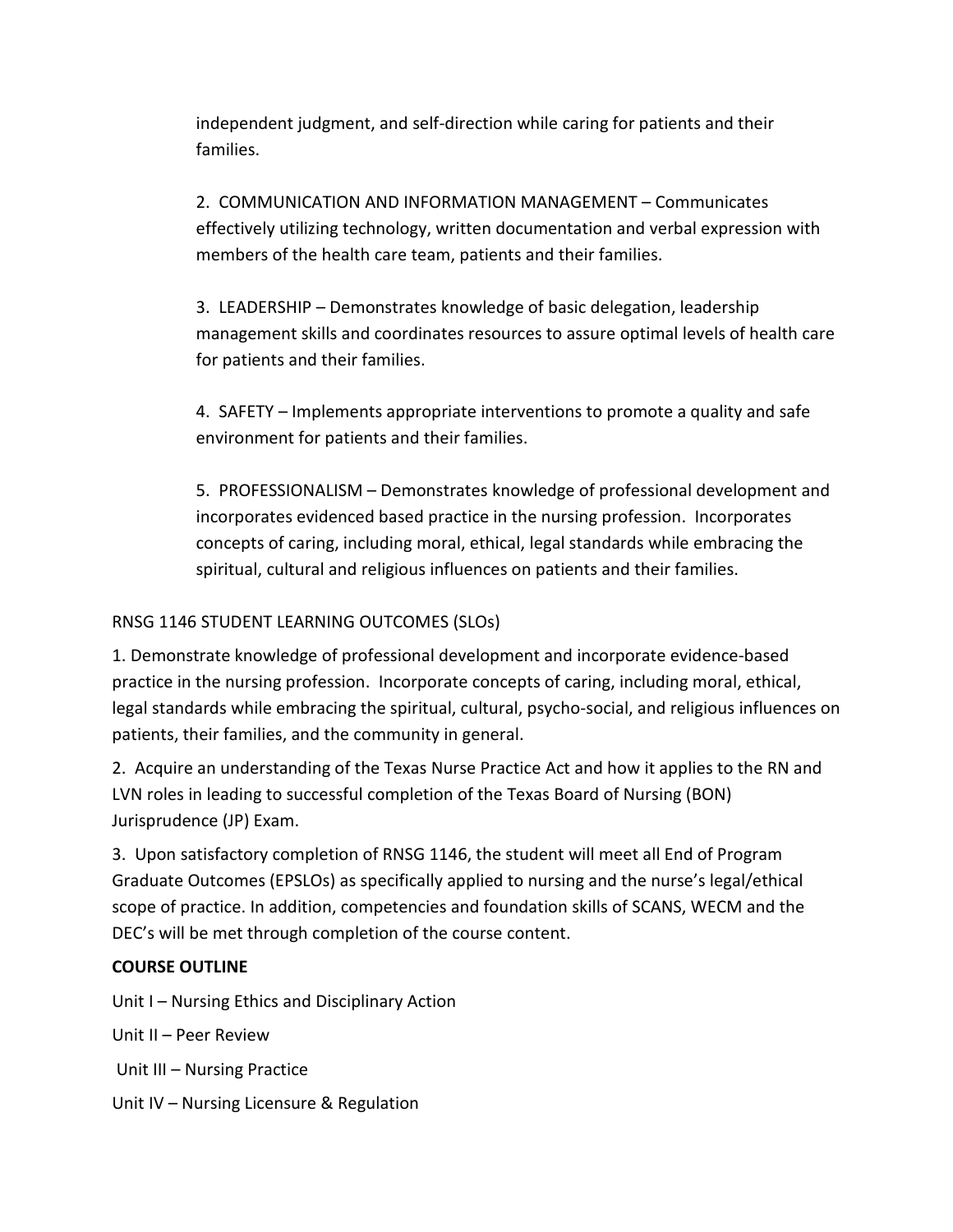Unit V – Debate Issues to address Political Processes, Legislative Issues and Health (See Appendix for unit objectives)

#### **EVALUATION METHODS**

Successful completion of this course will result in a grade of "P", based on a 77% grade point average on assignments; satisfactory achievement of course content, and regular classroom attendance. Additionally, the student must pass the Texas Board of Nursing Jurisprudence Exam in order to receive credit for the course. Upon successful completion of this course, each student will have demonstrated accomplishment of the student learning outcomes for the course, through a variety of modes (classroom participation, Blackboard postings, individual presentations, and group presentations).

#### **ACADEMIC INTEGRITY**

Please refer to the SPC ADNP Nursing student handbook "Honesty Policy". This policy covers testing violations, record falsification violations and plagiarism violations for the ADN Program. Plagiarism violations may result in dismissal from the ADN Program.

#### **Examples of student plagiarism1**

- Copying material without quotes, in-text citations, and/or referencing
- Paraphrasing content without in-text citation and/or referencing
- Copying ideas, words, answers, exams, or shared work from others when individual work is required
- Using another's paper in whole or in part
- Allowing another student to use one's work
- Claiming someone else's work is one's own
- Resubmitting one's own coursework, when original work is required (self-plagiarism)
- Falsifying references or bibliographies
- Getting help from another person without faculty knowledge or approval
- Purchasing, borrowing, or selling content with the intent of meeting an academic requirement for oneself or others

Smith, L. (2016), Nursing 2016, 46 (7) p. 17

**COLLEGE HANDBOOK INFORMATION ON ACADEMIC INTEGRITY**: It is the aim of the faculty of South Plains College to foster a spirit of complete honesty and a high standard of integrity. The attempt of any student to present as his or her own any work which he or she has not honestly performed is regarded by the faculty and administration as a most serious offense and renders the offender liable to serious consequences, possibly suspension.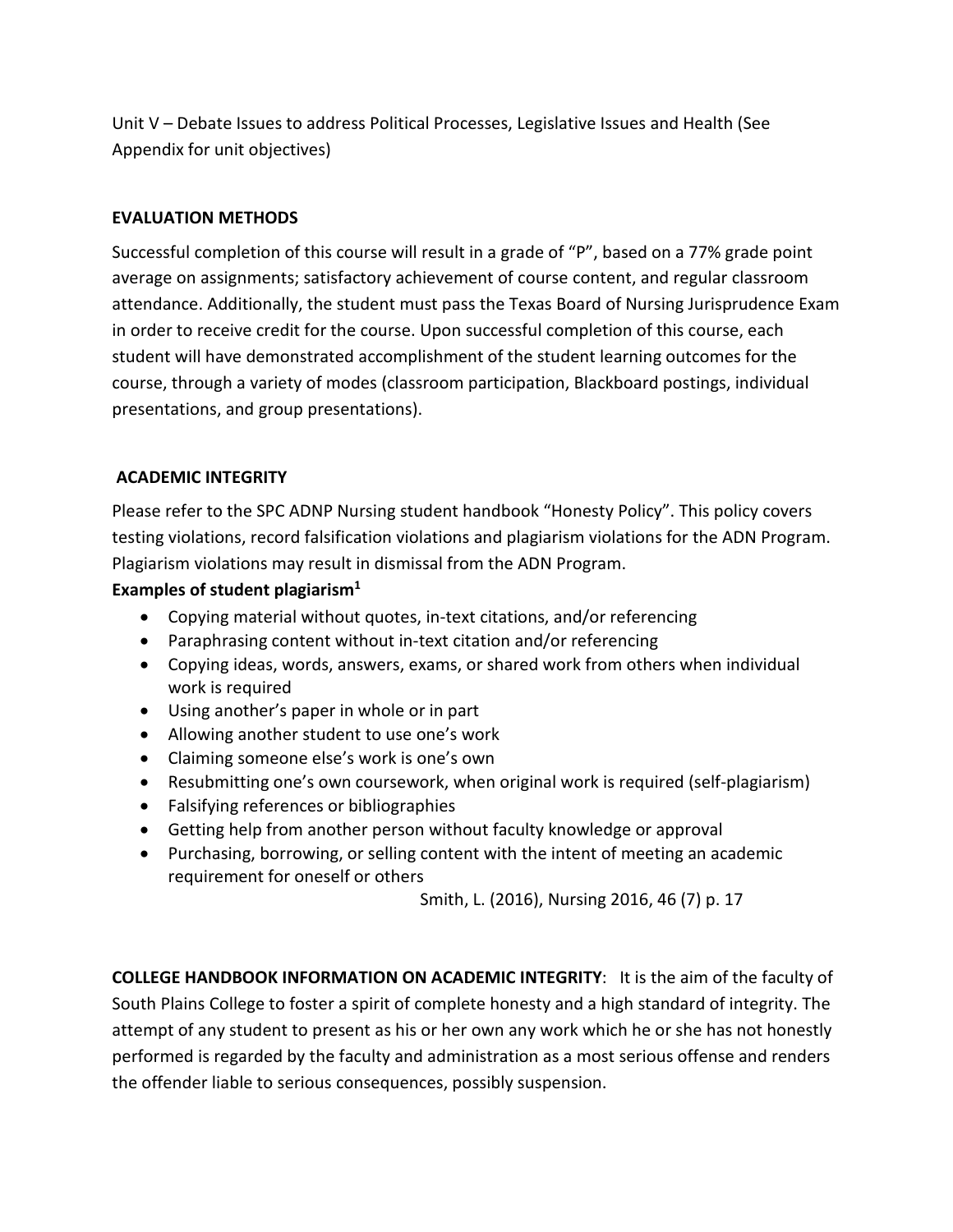**Cheating** - Dishonesty of any kind on examinations or on written assignments, illegal possession of examinations, the use of unauthorized notes during an examination, obtaining information during an examination from the textbook or from the examination paper of another student, assisting others to cheat, alteration of grade records, illegal entry or unauthorized presence in the office are examples of cheating. Complete honesty is required of the student in the presentation of any and all phases of coursework. This applies to quizzes of whatever length, as well as final examinations, to daily reports and to term papers.

**Plagiarism** - Offering the work of another as one's own, without proper acknowledgment, is plagiarism; therefore, any student who fails to give credit for quotations or essentially identical expression of material taken from books, encyclopedias, magazines and other reference works, or from themes, reports or other writings of a fellow student, is guilty of plagiarism.

# **VERIFICATION OF WORKPLACE COMPETENCIES**

Successful completion of the SCANS; DECS; Graduate Outcomes at the semester four level; and RNSG 1412 Student Learning Outcomes will allow the student to graduate from the program. Upon successful completion of the program students will be eligible to apply to take the state board exam (NCLEX) for registered nurse licensure.

# **BLACKBOARD**

Blackboard is an e-Education platform designed to enable educational innovations everywhere by connecting people and technology. This educational tool will be used in this course throughout the semester.

#### **FACEBOOK**

The nursing program has a Facebook page at https://www.facebook.com/SPCNursing17/

# **SCANS AND FOUNDATION SKILLS**

Completion of course content will satisfy required scans and foundation skills.

While there are no external workplace (clinical) experiences included, classroom role play, and group experiences provide situations and settings in which the student may apply workplace competencies. Successful completion of the end of program graduate outcomes (EPSLOs) will allow the student to complete specific program requirements. Upon successful completion of the nursing program, the student will be eligible to take the State Board Exam (NCLEX) for licensure as a Registered Nurse.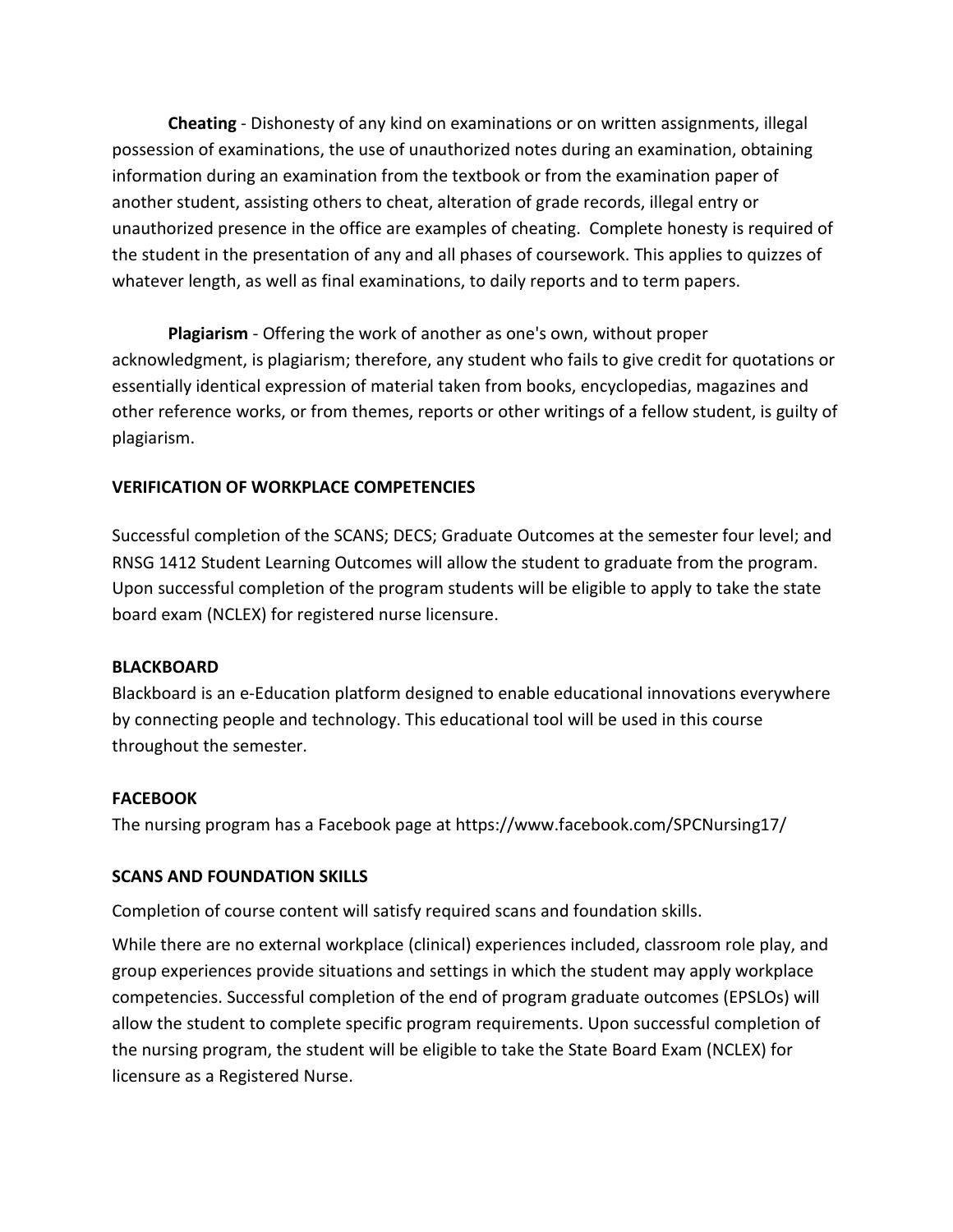#### **SPECIFIC COURSE REQUIREMENTS**

#### **TEXTBOOKS AND OTHER MATERIAL**

Required Text: Willmann, James H. (annotations.) (current edition) Annotated Guide to the Texas Nursing Practice Act, Austin, Texas, Texas Nurses Association or equivalent

Marquis, B. & Huston, C. (10<sup>th</sup> Edition) Leadership Roles and Management Functions in Nursing, Theory and Application

#### **ATTENDANCE POLICY**

The SPC ADNP policy must be followed. Refer to the SPC ADNP Student Nurse handbook to review this policy. In addition, refer to the attendance policy found in the South Plains College Catalog

(http://catalog.southplainscollege.edu/content.php?catoid=47&navoid=1229#Class Attendance).

Class attendance is mandatory. The instructor will initiate a student's withdrawal if a student misses more than 3 hours of class. Tardy time will be cumulative throughout the semester.

#### **COVID CONSIDERATION**

If you are experiencing any of the following symptoms please do not attend class and either seek medical attention or get tested for COVID-19.

- Cough, shortness of breath, difficulty breathing
- Fever or chills
- Muscles or body aches
- Vomiting or diarrhea
- New loss of taste and smell

Please also notify DeEtte Edens, BSN, RN, Associate Director of Health & Wellness, at dedens@southplainscollege.edu or 806-716-2376

#### **ASSIGNMENT POLICY**

1. All required work must be in on time. Assigned outside work is due on the dates specified by the instructors. Assignments turned in later than the due date will not be accepted unless the student clears the circumstance with the instructor. A grade of zero will be given for the assignment if the student has not communicated with the instructor before the assignment is due.

2. A student should retain a copy of all assignments turned in. If an assignment turns up missing, the student is responsible for turning in the copy or redoing the entire assignment if a copy was not retained.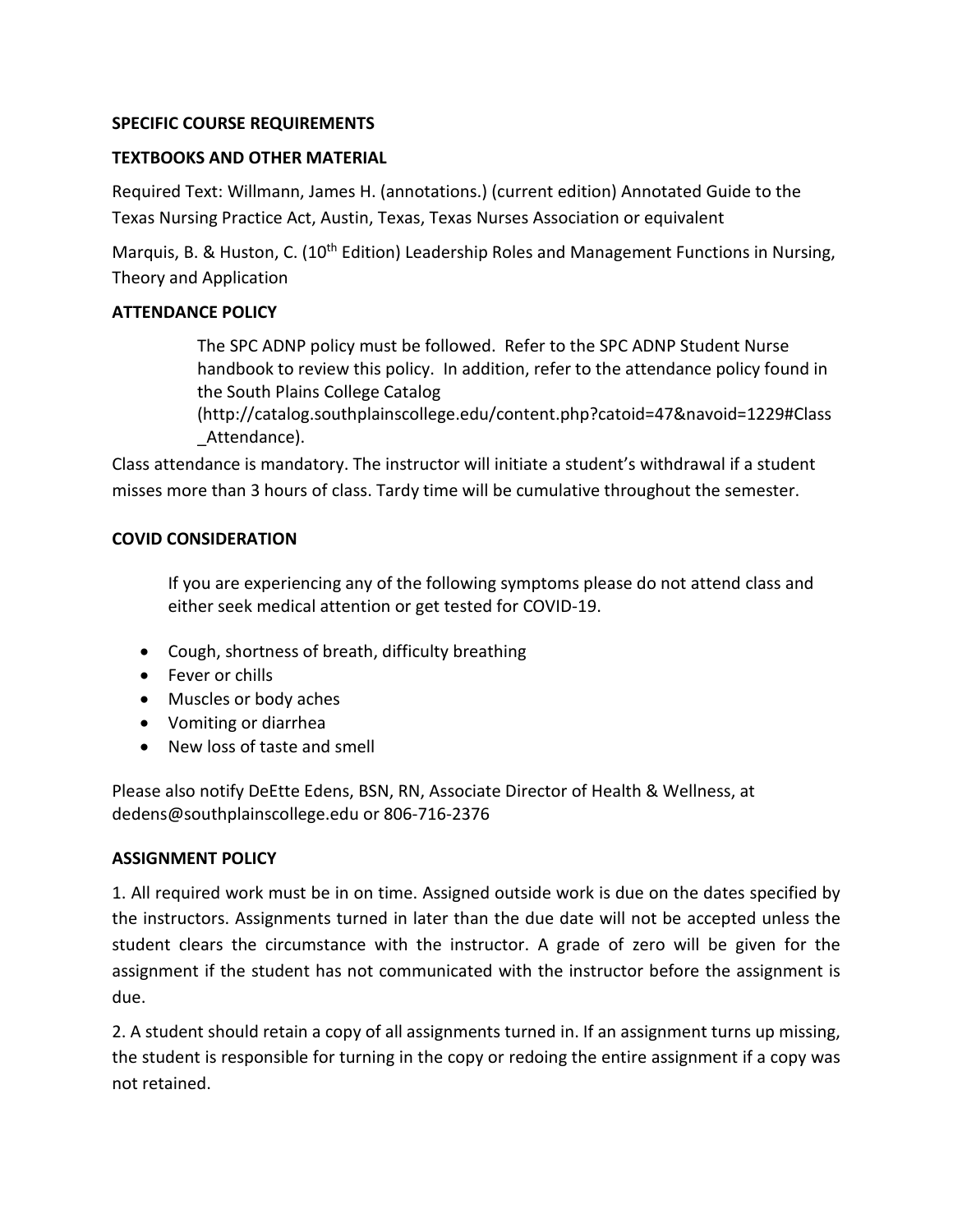3. The only exam is the Texas Board of Nursing Jurisprudence Exam. A student must communicate with the course instructor if unable to complete the test on the scheduled day. (If the student has taken the Jurisprudence Exam in an LVN Program, a copy of the certificate or proof of taking the exam must be turned in to the instructor, please ask for guidance in seeking this information if needed).

# **GRADING POLICY**

- 1. A student must receive a minimum grade of "P" to pass.
- 2. Grading scale: 77% or better = "P"

 $<$ 76.99% = "F

Note: The student MUST pass the Texas Board of Nursing Jurisprudence Exam to receive credit for this course. Students who do not pass or are not eligible to take the NJE \*, will receive an "I" (Incomplete) until such time as the exam is passed, not to exceed six months. If the course Grade requirements are not met after six months, the "I" will be converted to an "F"

# **Course grade will be compiled of the following:**

All Students Nursing Jurisprudence Exam 25%

All students: Article Critiques 20%

Students in Debate: participation 30%

Students in Debate: questions 15%

Students in mini presentations: participation 30%

Students in mini presentations: questions 15%

All students: 3 Discussion questions 10%

\*Students will either be in debate or mini presentation, not both\*\*

Grades must total 77% or better to receive a « P » for the course.

# **COMPUTER USAGE**

As computer technology in the field of health occupations continues to become more popular, computers will be used in this course for several assignments. All students have access to computers and printers on the South Plains College campus. Students will be expected to utilize computers to access assignments and classroom resources. All registered students are supplied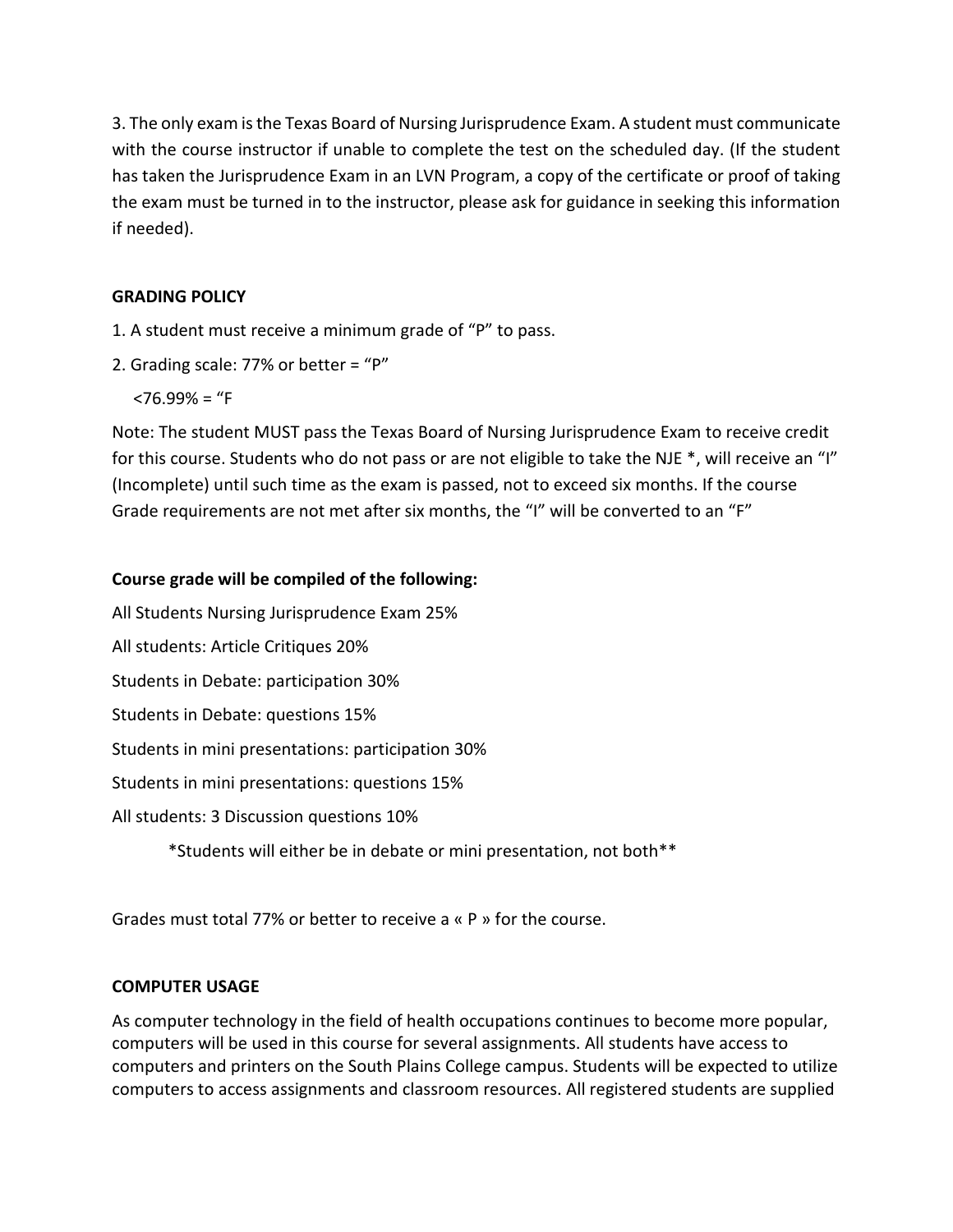with a working email account from South Plains College. In order to take exams, students must have their username and password.

#### **COMPUTER LAB USAGE**

The computer lab B in the Allied Health Building may not be used for printing by students due to COVID restrictions at this time. If the restrictions are lifted during the Fall 2021 semester, students will be advised of the availability.

#### **ALL STUDENTS ARE EXPECTED TO KNOW THEIR SPC STUDENT USERNAME AND PASSWORD.**

#### **COURSE SCHEDULE**

Class will meet scheduled on Tuesdays or Wednesdays during the semester. Please see detailed calendar on Blackboard course.

#### **COMMUNICATION POLICY**

Electronic communication between instructor and students in this course will utilize the South Plains College "My SPC". We will also utilize and prefer text messaging and phone calls for communication. The instructor will not initiate communication using private email accounts. Students are encouraged to check SPC email and Blackboard announcements on a regular basis each week of class. Students will also have access to assignments, web-links, handouts, and other vital material which will be delivered via Blackboard. Any student having difficulty accessing Blackboard or their email should immediately contact the IT Help Desk or an instructor for direction.

#### **CAMPUS CARRY**

Campus Concealed Carry - Texas Senate Bill - 11 (Government Code 411.2031, et al.) authorizes the carrying of a concealed handgun in South Plains College buildings only by persons who have been issued and are in possession of a Texas License to Carry a Handgun. Qualified law enforcement officers or those who are otherwise authorized to carry a concealed handgun in the State of Texas are also permitted to do so. Pursuant to Penal Code (PC) 46.035 and South Plains College policy, license holders may not carry a concealed handgun in restricted locations. For a list of locations, please refer to the SPC policy at:

[\(http://www.southplainscollege.edu/human\\_resources/policy\\_procedure/hhc.php\)](http://www.southplainscollege.edu/human_resources/policy_procedure/hhc.php) Pursuant to PC 46.035, the open carrying of handguns is prohibited on all South Plains College campuses. Report violations to the College Police Department at 806-716-2396 or 9-1-1.

#### **PREGNANCY ACCOMMODATIONS STATEMENT**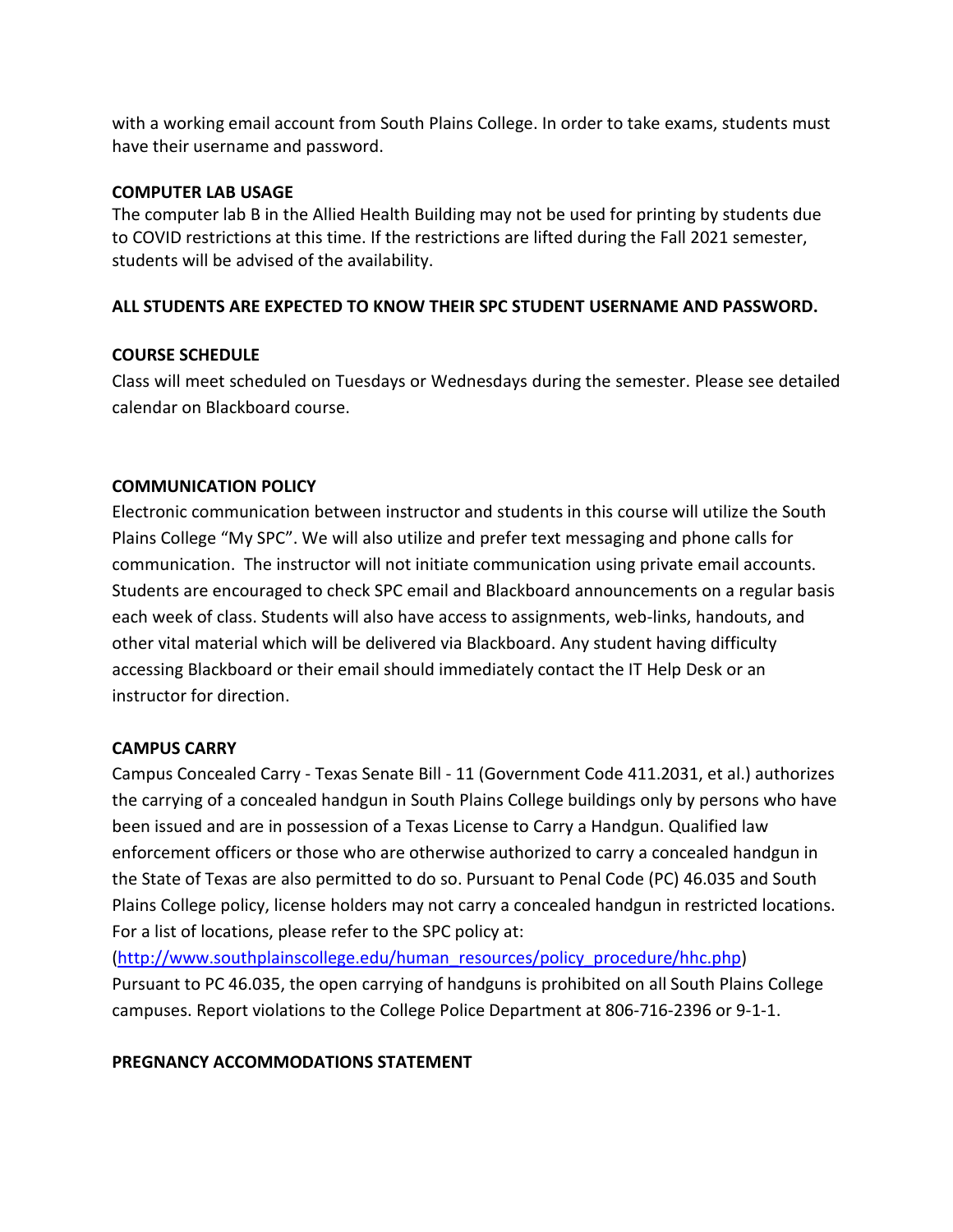If you are pregnant, or have given birth within six months, Under Title IX you have a right to reasonable accommodations to help continue your education. To activate accommodations you must submit a Title IX pregnancy accommodations request, along with specific medical documentation, to the Director of Health and Wellness. Once approved, notification will be sent to the student and instructors. It is the student's responsibility to work with the instructor to arrange accommodations. Contact Crystal Gilster, Director of Health and Wellness at 806- 716-2362 or email callster@southplainscollege.edu for assistance.

# **STUDENT CONDUCT**

Rules and regulations relating to the students at South Plains College are made with the view of protecting the best interests of the individual, the general welfare of the entire student body and the educational objectives of the college. As in any segment of society, a college community must be guided by standards that are stringent enough to prevent disorder, yet moderate enough to provide an atmosphere conducive to intellectual and personal development.

A high standard of conduct is expected of all students. When a student enrolls at South Plains College, it is assumed that the student accepts the obligations of performance and behavior imposed by the college relevant to its lawful missions, processes and functions. Obedience to the law, respect for properly constituted authority, personal honor, integrity and common sense guide the actions of each member of the college community both in and out of the classroom.

Students are subject to federal, state and local laws, as well as South Plains College rules and regulations. A student is not entitled to greater immunities or privileges before the law than those enjoyed by other citizens. Students are subject to such reasonable disciplinary action as the administration of the college may consider appropriate, including suspension and expulsion in appropriate cases for breach of federal, state or local laws, or college rules and regulations. This principle extends to conduct off-campus which is likely to have adverse effects on the college or on the educational process which identifies the offender as an unfit associate for fellow students.

Any student who fails to perform according to expected standards may be asked to withdraw. Rules and regulations regarding student conduct appear in the current Student Guide.

# **ACCOMMODATIONS DIVERSITY STATEMENT**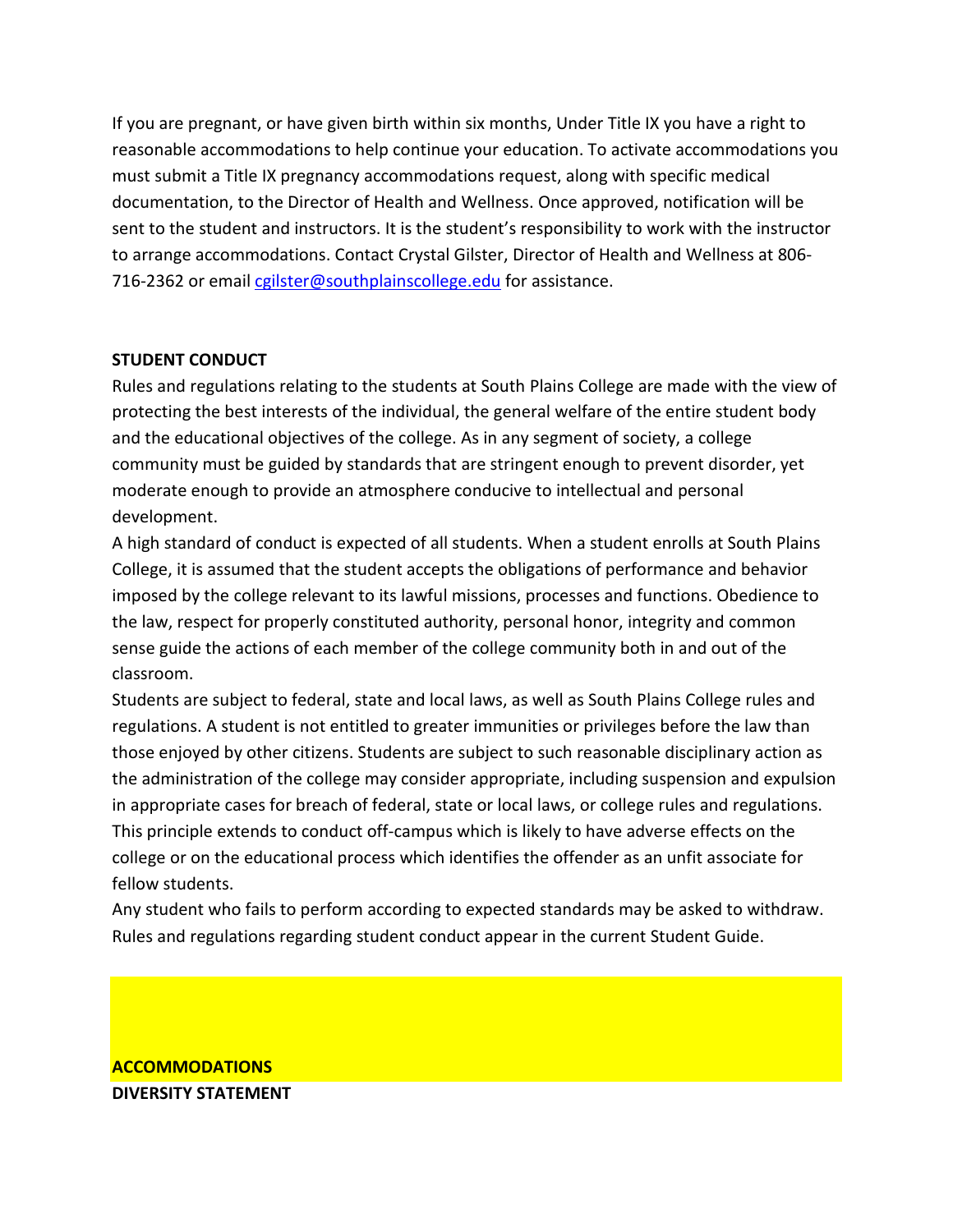In this class, the teacher will establish and support an environment that values and nurtures individual and group differences and encourages engagement and interaction. Understanding and respecting multiple experiences and perspectives will serve to challenge and stimulate all of us to learn about others, about the larger world and about ourselves. By promoting diversity and intellectual exchange, we will not only mirror society as it is, but also model society as it should and can be.

#### **DISABILITIES STATEMENT**

Students with disabilities, including but not limited to physical, psychiatric, or learning disabilities, who wish to request accommodations in this class should notify the Disability Services Office early in the semester so that the appropriate arrangements may be made. In accordance with federal law, a student requesting accommodations must provide acceptable documentation of his/her disability to the Disability Services Office. For more information, call or visit the Disability Services Office at Levelland Student Health & Wellness Center 806-716- 2577, Reese Center (also covers ATC) Building 8: 806-716-4675, Plainview Center Main Office: 806-716-4302 or 806-296-9611, or the Health and Wellness main number at 806-716- 2529.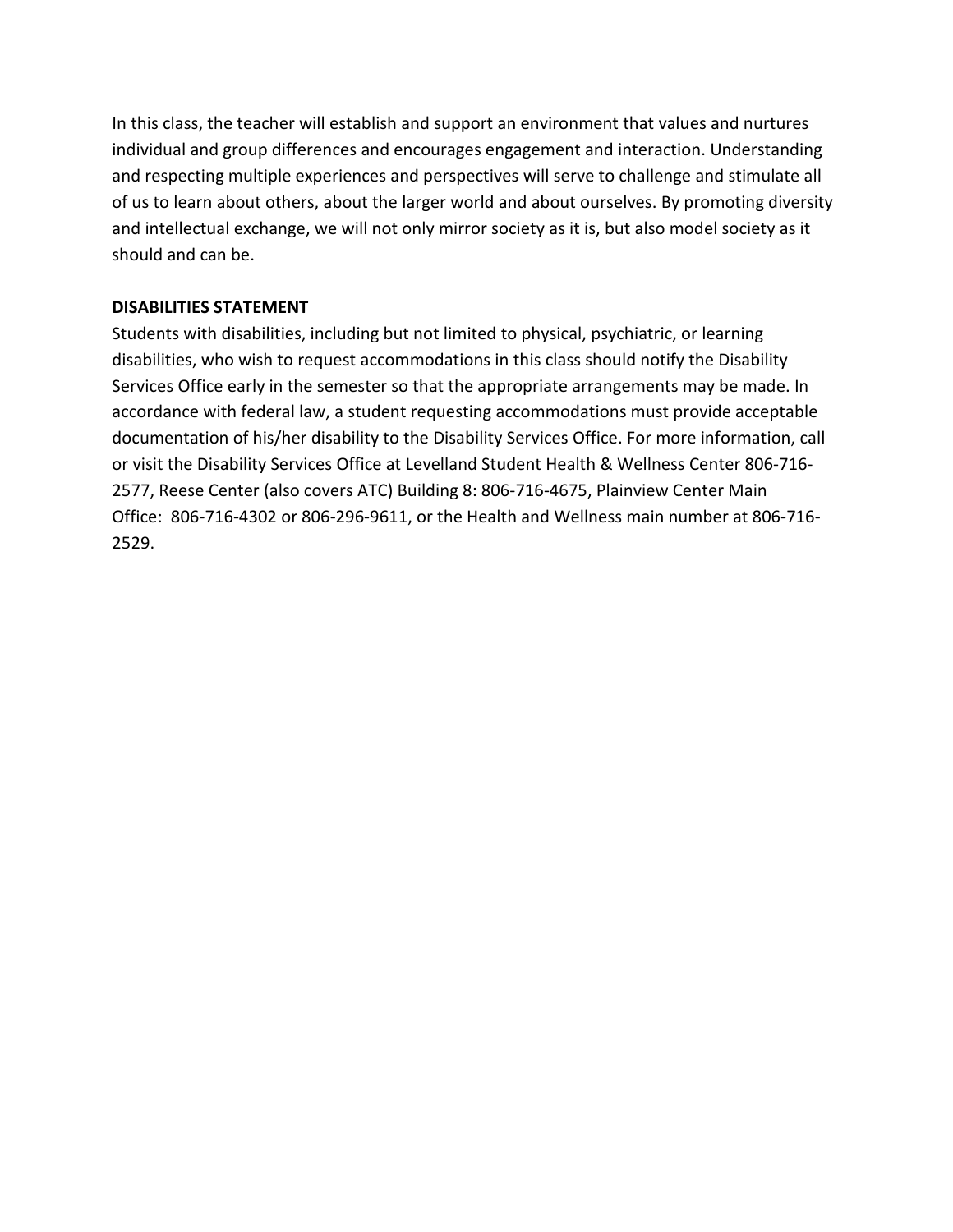#### SCANS COMPETENCIES

RESOURCES: Identifies, organizes, plans and allocates resources. C-1 TIME--Selects goal- relevant activities, ranks them, allocates time, and prepares and follows schedules. C-2 MONEY- -Uses or prepares budgets, makes forecasts, keeps records, and makes adjustments to meet objectives C-3 MATERIALS & FACILITIES-Acquires, stores, allocates, and uses materials or space efficiently. C-4 HUMAN RESOURCES--Assesses skills and distributes work accordingly, evaluates performances and provides feedback. INFORMATION--Acquires and Uses Information C-5 Acquires and evaluates information. C-6 Organizes and maintains information. C-7 Interprets and communicates information. C-8 Uses computers to Process information. INTERPERSONAL-- Works With Others C-9 Participates as members of a team and contributes to group effort. C-10 Teaches others new skills. C-11 Serves clients/customers--works to satisfy customer's expectations. C-12 Exercises leadership--communicates ideas to justify position, persuades and convinces others, responsibly challenges existing procedures and policies. C-13 Negotiates-Works toward agreements involving exchanges of resources resolves divergent interests. C-14 Works with Diversity-Works well with men and women from diverse backgrounds. SYSTEMS-- Understands Complex Interrelationships C-15 Understands Systems--Knows how social, organizational, and technological systems work and operates effectively with them C-16 Monitors and Correct Performance-Distinguishes trends, predicts impacts on system operations, diagnoses systems' performance and corrects malfunctions. C-17 Improves or Designs Systems-Suggests modifications to existing systems and develops new or alternative systems to improve performance. TECHNOLOGY--Works with a variety of technologies C-18 Selects Technology--Chooses procedures, tools, or equipment including computers and related technologies. C-19 Applies Technology to Task-Understands overall intent and proper procedures for setup and operation of equipment. C-20 Maintains and Troubleshoots Equipment-Prevents, identifies, or solves problems with equipment, including computers and other technologies.